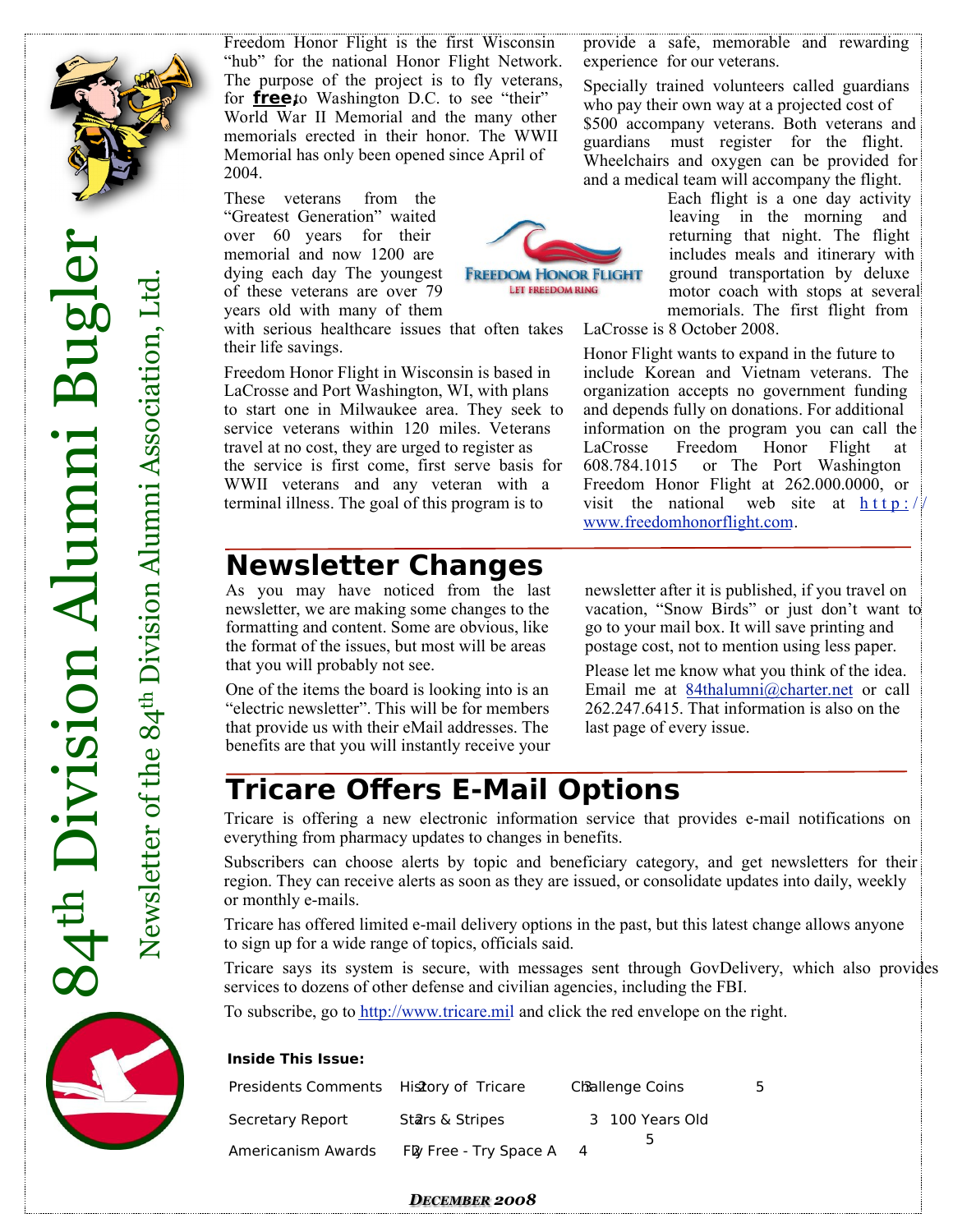# **Presidents Comments**

I have a couple of quick thoughts this edition about the cycle that your organization appears to run in. We have three association-wide events each year held during a fivemonth time frame: dining in during April, the annual meeting in June and the Steak Fry cookout in September. I understand there is value to this scheduling, as it permits those of our members who spend a portion of their year in warmer climates to be in Wisconsin when the events are held. I'm wondering, though, if this is a paradigm that should continue, or if consideration ought to be given to spreading out our activities over a nine- or twelve-month cycle.

Additionally, your board of directors is going to explore additional events or opportunities to gather. The ideas being tossed around currently include a Brewers game or golf outing, or both.

Your board of directors spends a considerable amount of time coordinating activities for the benefit of all. We do attempt to make plans that will benefit all. Our "good faith guessing", though, can't take the place of actual contact and feedback from the membership. I'd like to ask all of you with ideas, wants, preferences or desires to communicate those to me or any member of the board so we can proceed with more confidence that we are acting with the membership's priorities in clear focus. I can be reached at 414-577-1728, or  $mqnpapa@yahoo.com$ .

Thanks for your attention.

Bill McKeown Colonel (Retired)

President

## **Secretary Report September's Board Meeting**

Under old business the Board had an AAR on the following subjects: the Sep steak/chicken picnic; recruiting trip to Ft McCoy and West Silver Spring (WSSD) complex (net gain of 14 new members); WSSD Division Stone and 351st Regt bell to the American Legion.

Alumni to march in Veterans day parade too late for this year but will try again next year; and as of the Sep Bd meeting 3 members had not renewed their memberships.

Our look at new business included: a change in Alumni clothing but was tabled until present supply is exhausted (contact CSM (R) Staffaroni if interested; possible purchase of Alumni Assoc. coin; a new format for the dining in/out in April 2009.

Until next time CSM (R) Dave Gramins Secretary

# **Americanism Awards**

Fillmore Bott called to let us know that his favorite person from France, Pierre Briere, was going to be honored by his fellow D-Day Veterans. COL Glenn "Rusty" Armstrong and his wife Ann went to the War Memorial last Sunday and found it was the annual Americanism Awards breakfast for a number of vets groups and award recipients. Pierre hosts a free annual meal for area D-Day vets at his restaurant, Elliot's on the east side on Murray, in recognition of them freeing France. The photos are of Fillmore, Norm Neitzke with his wife Lucille, and Pierre and his wife Deborah. Sandy Jenkins from the NCO Council was also in attendance (All are members of our association). Fillmore is also setting up a D-Day Memorial at the Stenz-Griesell-Smith American Legion Post. This post is where we hold the Alumni Association meetings.



**Do you have a newsworthy topic for the Bug Send it to: 84thalumni@charter.net**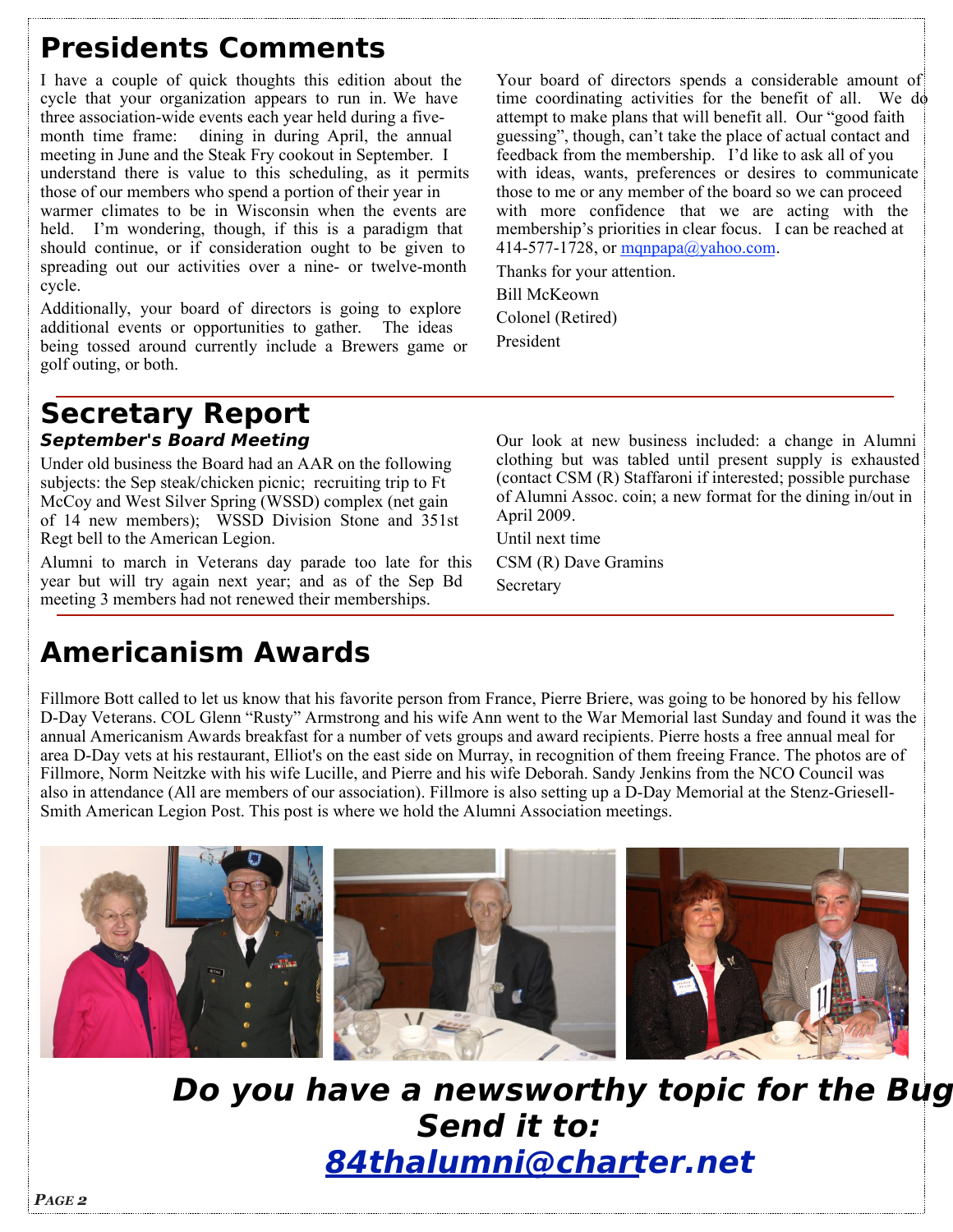## **Tricare for Life Combines Medicare and Tricare Standard**

Last newsletter, I offered readers some background on the origins of Tricare for Life and promised to talk further about how the program works — which, judging from my mail, is still a source of confusion for many beneficiaries.

So let's get to it.

The fiscal 2002 Defense Appropriations Act created the program that came to be called Tricare for Life. The program allowed retirees who were entitled to Medicare Part A and enrolled in Medicare Part  $B$  — those age 65 and older — to keep Tricare Standard eligibility and combine it with their Medicare Part A and Part B coverage for the rest of their lives.

If Tricare beneficiaries who become entitled to Medicare and are enrolled in Part B at age 65, their primary coverage becomes Medicare.

This point confuses many folks. Beneficiaries do not "get Medicare" at age 65 because they become Tricare for Life members. To the contrary, they become Tricare for Life members because they "get Medicare" and are enrolled in Medicare Part B, as required by law.

To "get" Tricare for Life, a person must be eligible for Tricare, must be entitled to Medicare Part A, must be enrolled in Medicare Part B and must be properly registered in the Defense Enrollment Eligibility Reporting System database.

Tricare for Life is not an insurance policy. There is no Tricare for Life claim, no claim form and no address for filing a such a claim. Tricare for Life does not pay claims for medical care. In its most basic essence, Tricare for Life is a law.

That law allows Tricare beneficiaries to retain full coverage under Tricare Standard if they are entitled to Medicare Part A and are enrolled in Medicare Part B. The Tricare for Life law allows the combination of full coverage by Tricare Standard with the full coverage of Medicare Part A and Part B.

The law establishes Medicare as the Tricare for Life beneficiary's primary health insurance; it's not a special Medicare plan created for that purpose. It is exactly the same Medicare received by nonmilitary beneficiaries: It has the same rules and benefits, and it makes exactly the same payments in the same way.

Medicare is the Tricare for Life beneficiary's primary health insurance. If the beneficiary has no other insurance, Tricare Standard is the secondary insurance.

Tricare Standard coordinates its benefits with Medicare as second payer. If medical services received by a beneficiary are covered by Medicare and Tricare, the latter acts as a Medicare supplement.

On those claims, Tricare Standard pays as a commercial Medicare supplement would pay for every medical service. Usually, it pays the beneficiary's Medicare deductible and co-payment. Neither the Tricare deductible nor the cost share are applied to Tricare's payment when both plans pay for a service.

As Tricare pays what Medicare does not, the Medicare claim and the provider's bill are paid in full. The beneficiary has no out-of-pocket expenses on claims for medical services covered by both Medicare and Tricare.

If a medical service is covered by Medicare but not Tricare, only Medicare will pay. When Medicare completes processing the claim and makes payment according to its rules, it automatically will forward the claim electronically to Tricare. Because the medical service is not covered by Tricare, Tricare will deny the claim and pay nothing.

That will leave the beneficiary's part of the Medicare claim unpaid. That's usually the Medicare deductible, if applicable on the claim, and the Medicare co-payment. The patient must pay those. An example is chiropractic services. Medicare has a limited chiropractic benefit, but Tricare has none.

Then, there are claims for medical services that are covered by Tricare but not by Medicare — foreign medical care, for example. Another, and a painful one for some people, is the shingles vaccine that started late last year. Because Medicare does not cover the vaccine, all or most of the annual Tricare deductible is applied to the single claim for the vaccine. The deductible and its application are required by federal law.

When Medicare does not cover a given medical service, Tricare in effect becomes the beneficiary's only health insurance for that charge. The claim is subject to all Tricare rules for coverage and payment, including the patient's responsibility for paying the Tricare deductible and cost shares out of pocket.

## **STARSMASTRIPES**

The Stars  $\&$  Stripes tits start as a newspaper for Union troops during the Civil War, and has been published continuously since 1942 in Europe and 1945 in the Pacific. Stripes porters have been in the field with American soldiers, sailors and airmen in World War II, Korea, the Cold War, Vietnam, the Gulf War, Bosnia and Kosovo, and are now on assignment in the Middle East. Stars and Stripes have one of the widest distribution ranges of any newspaper in the world. Between the Pacific and European editions,  $\overline{S}$ tars & Stripes vices over 50 countries where there are bases, posts, service members, ships, or embassies.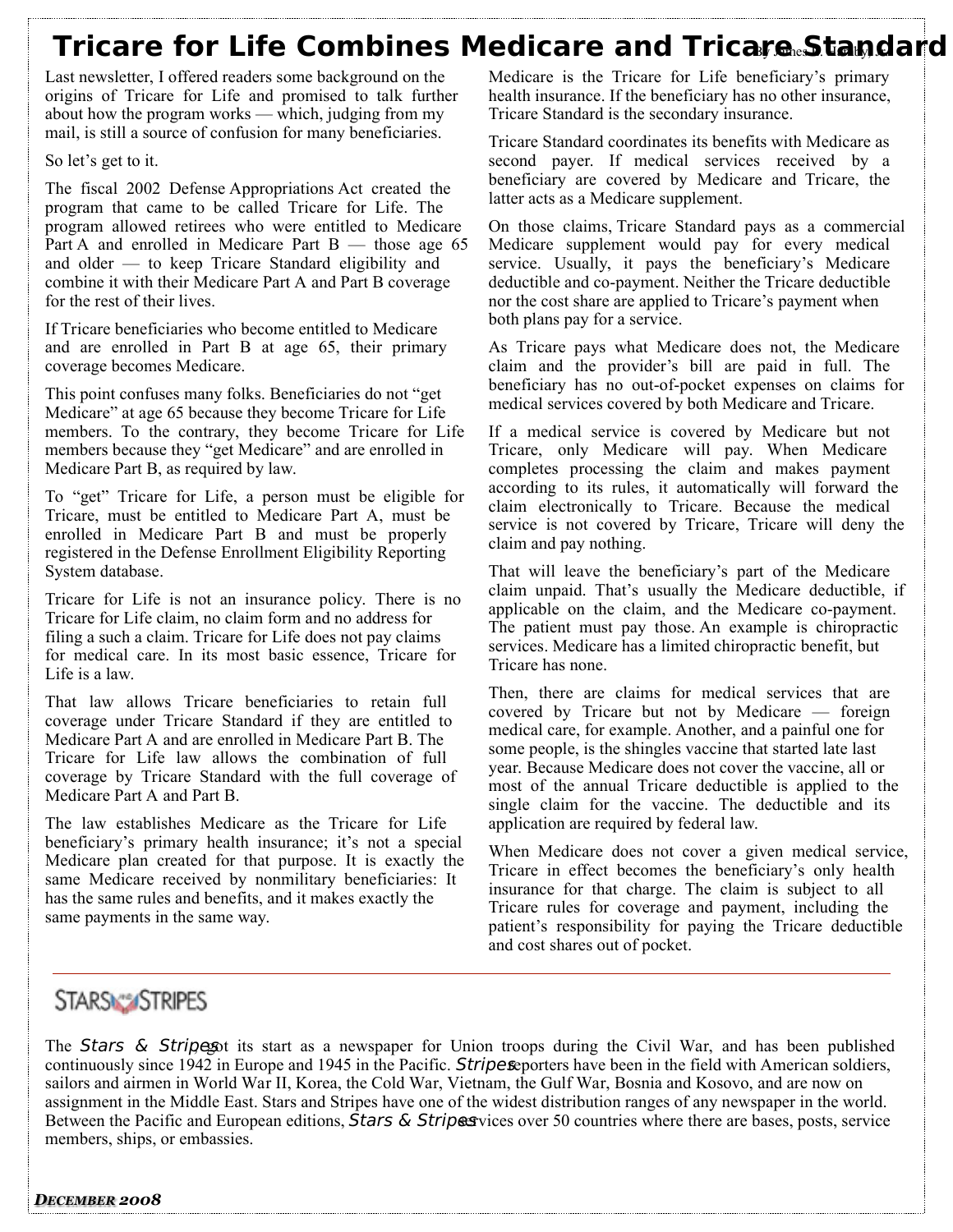# **Want to fly for free, or at least dirt cheap?**

### **Insider secrets for space-A flights**

Flying "space-A," or space available, through the military is looking more and more attractive, with the cost and hassles of flying commercial increasing all the time.

Flying space-A isn't simple, but you can't beat the price. If you fly on a military flight, it's free. If you fly on a commercial aircraft contracted by the military, passengers entering the U.S. pay a \$12 federal inspection fee and a \$15.40 transportation tax when entering or leaving the U.S.

But there are drawbacks. You can't make reservations, and flights are subject to change because of mission requirements. So there is never a guarantee you'll get anywhere on space-A — or get back.

Think of it as the equivalent of flying standby on commercial airlines, said John, an Air Force officer who has an unofficial Web site with space-A information, http://www.spacea.net. He asked that his last name not be used.

Knowledge, perseverance and determination will boost your chance to get a flight, John said.

Retirees and their dependents have the lowest priority,  $C$  a t e g o r y 6, but their schedules allow them more flexibility to wait for a good flight. In the summer, military families stationed overseas often fly back to visit the U.S. using space-A, in Category 3. The highest priority, Category 1, goes to those on emergency leave with unfunded travel.

#### Under a change made by the

Defense Department on Dec. 6, more active-duty family members are eligible to fly space-A. Legal dependents spouses and children — of service members deployed for at least 120 days can travel anywhere space-A on military flights without their sponsors. These family members are classified in Category 4.

Family members of National Guard and reserve members are included, as long as their service member is activated and deployed for at least 120 consecutive days.

In addition to other documents generally required for flying to verify identity and citizenship when returning to the U.S., these family members must present a letter verifying their sponsor's deployment, signed by the sponsor's commanding officer. They'll need to keep this document with them throughout their travel.

Plenty of information on space-A travel is available in bookstores and online:

• A list of the categories, phone numbers for the air terminals around the world, and other information is at the Air Force's Air Mobility Command Web site, http://

www.amc.af.mil. Click on "Questions" at the top, then click on "Space Available Travel."

• Many terminals allow early online signups for flights. These are compiled in the unofficial Web site http:// www.takeahop.com.

• Read what seasoned space-A travelers are saying and ask questions on the message boards at http:// www.pepperd.com.

There are other benefits besides cost, said Ann Crawford, publisher of Military Living Publications, which specializes in military travel information.

For example, while the same security requirements apply in military air terminals as in commercial terminals, the screening "is very efficient, and so much easier" in the military facilities.

Military Living's books and other products are sold in exchanges and in online exchange stores. Its space-A tips and other information are also available at http://

www.spacea.info and h t t p :  $/$  / www.militaryliving.com. Some of Crawford's tips:

• Make sure you have e n o u g h m o n e y f o r airfare to get back in case you can't fly space-A or if you get bumped along the way because of a mission requirement. Carry money for food and lodging in case you get bumped.

• Sign up in advance. Your name stays on the roster, and you keep moving up the list as

others get flights or drop off the roster. The maximum time anyone stays on the roster is 60 days.

• Once you get on a flight, keep your boarding pass and a copy of your time-stamped fax or e-mail showing when you signed up. Because of "continuous signup," if you get part way to your destination, such as to Ramstein Air Base in Germany on the way to the United Kingdom, you'll be placed on the list at Ramstein for a flight to the U.K. based on your original signup date, which moves you farther up. That could save you time.

Some of John's tips:

• If you hang around the terminal, you have a better chance of getting a flight. Unscheduled flights pop up. As a general rule, no one is going to call you and tell you about a flight, and if they did, could you even get there in time?

• You have more flexibility if your luggage weighs less than 30 pounds. For some planes, you aren't eligible if your luggage weighs more.

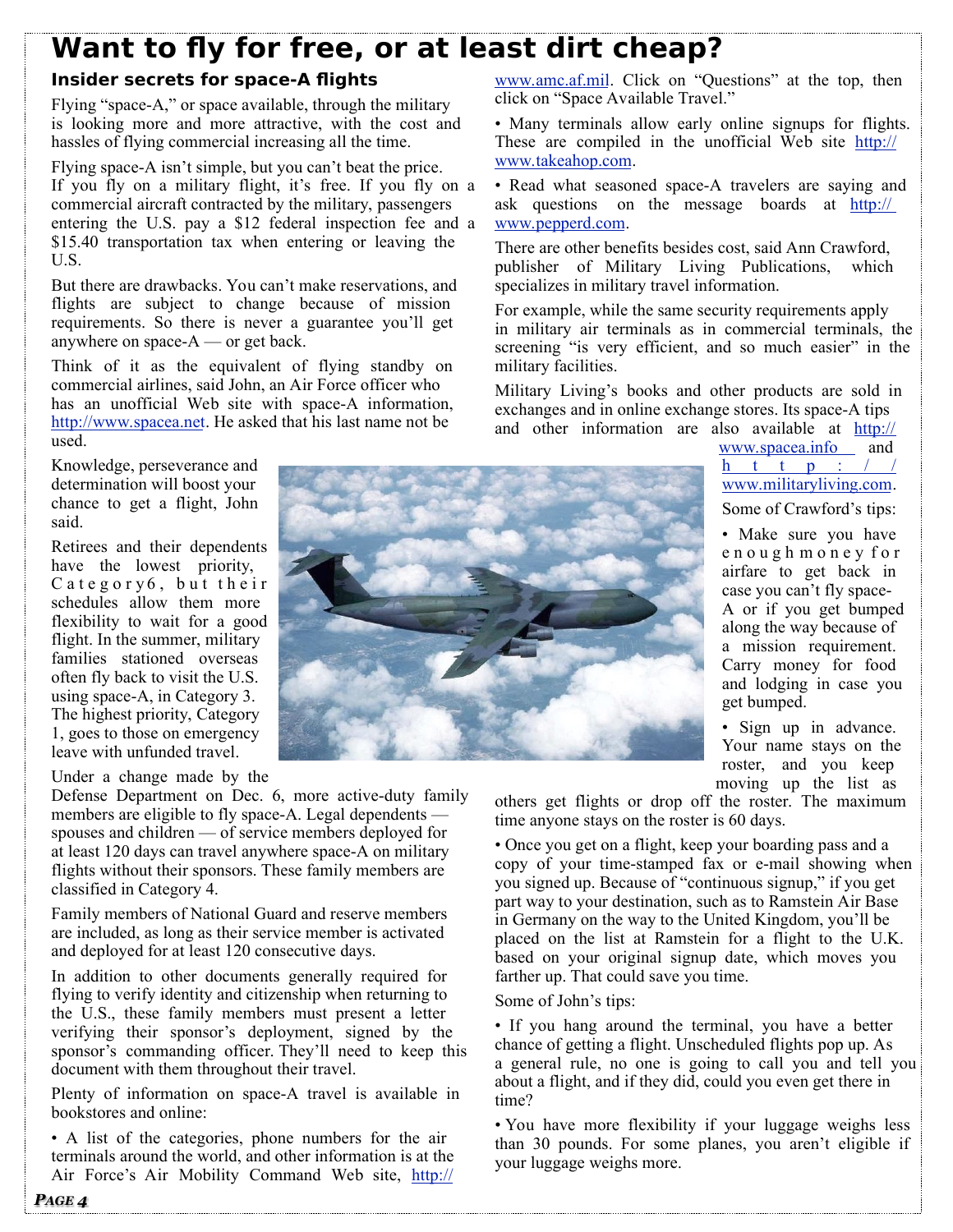# **The Challenge Coin**

Most of us have used or at least heard of challenge coins. But what are they? Where did they come from? What are they used for? Where can I find them? What is their history? What do they cost?

With literally thousands of coins at AAFES stores, online and just about anywhere that sell military or paramilitary organization items you should find them. Most are under \$10. You also can receive them from organizations that you belong to.

As to where it all started; "here is the rest of the story".

During World War 1, American volunteers from all parts of the country filled the newly formed flying squadrons. Some were wealthy scions attending colleges such as Yale and Harvard who quit in mid-term to join the war. In one squadron, a wealthy lieutenant ordered medallions struck in solid bronze and presented them to his unit. One young pilot placed the medallion in a small leather pouch that he wore about his neck.

Shortly after acquiring the medallion, the pilots' aircraft was severely damaged by ground fire. He was forced to land behind enemy lines and was immediately captured by a German patrol. In order to discourage his escape, the Germans took all of his personal identification except for the small leather pouch around his neck. In the meantime, he was taken to a small French town near the front. Taking advantage of a bombardment that night, he escaped. However, he was without personal identification.

He succeeded in avoiding German patrols by donning civilian attire and reached the front lines. With great difficulty, he crossed no-man's land. Eventually, he stumbled onto a French outpost. Unfortunately, saboteurs had plagued the French in the sector. They sometimes masqueraded as civilians and wore civilian clothes. Not recognizing the young pilot's American accent, the French thought him to be a saboteur and made ready to

execute him. He had no identification to prove his allegiance, but he did have his leather pouch containing the medallion. He showed the medallion to his would-be executioners and one of his French captors recognized the squadron insignia on the medallion. They delayed his execution long enough for him to confirm his identity. Instead of shooting him they gave him a bottle of wine.

Back at his squadron, it became tradition to ensure that all members carried their medallion or coin at all times. This was accomplished through challenge in the following manner - a challenger would ask to see the medallion. If the challenged could not produce a medallion, they were required to buy a drink of choice for the member who challenged them. If the challenged member produced a medallion, then the challenging member was required to pay for the drink. This tradition continued on throughout the war and for many years after the war while surviving members of the squadron were still alive.

Military challenge coins are also known as military coins, unit coins, memorial coins, unit challenge coins, or commander's coin. The coin represents affiliation, support or patronage to the organization minted on the coin. The challenge coin is a treasured and respected representation of the organization minted on the coin.

Ed note; I collect these coins and here is one that I fo over the years that may be of interest.



# **100 Years Old - The United States Army Reserve**

A long, proud tradition. A celebrated history.

The U.S. Army Reserve is rooted in the tradition of the American Colonists who would serve, protect and defend this country whenever, wherever it was needed. George Washington and Alexander Hamilton proposed a contingency force to support the Army that would be centrally controlled by the Federal Government.

In 1908, Congress established the Medical Reserve Corps to provide a reservoir of trained Officers in times of war, then expanded the Reserve force in 1916 and 1920. Army Reserve Soldiers have trained and served with excellence since then - through World War I, World War II, Korea, Vietnam, the Cold War, Panama, the Persian



Gulf, Somalia, Haiti, Bosnia, Kosovo, the Iraq War and the Global War on Terrorism.

> Since 1990, Army Reserve Soldiers have been deployed to support every American military operation, including peacekeeping and<br>humanitarian missions. Army Reserve missions. Army Reserve Soldiers will continue their tradition of distinguished service and sacrifice today and into the future.

The official birthday for the U.S. Army Reserve was held on 23 April 2008. The 84 th Division has been around for a good portion of that time. The 84<sup>h</sup> Division was officially formed on 8 August 1917, however the 84th Division has a history that reaches back to Abraham Lincoln and the Black Hawk Indian War of 1832.